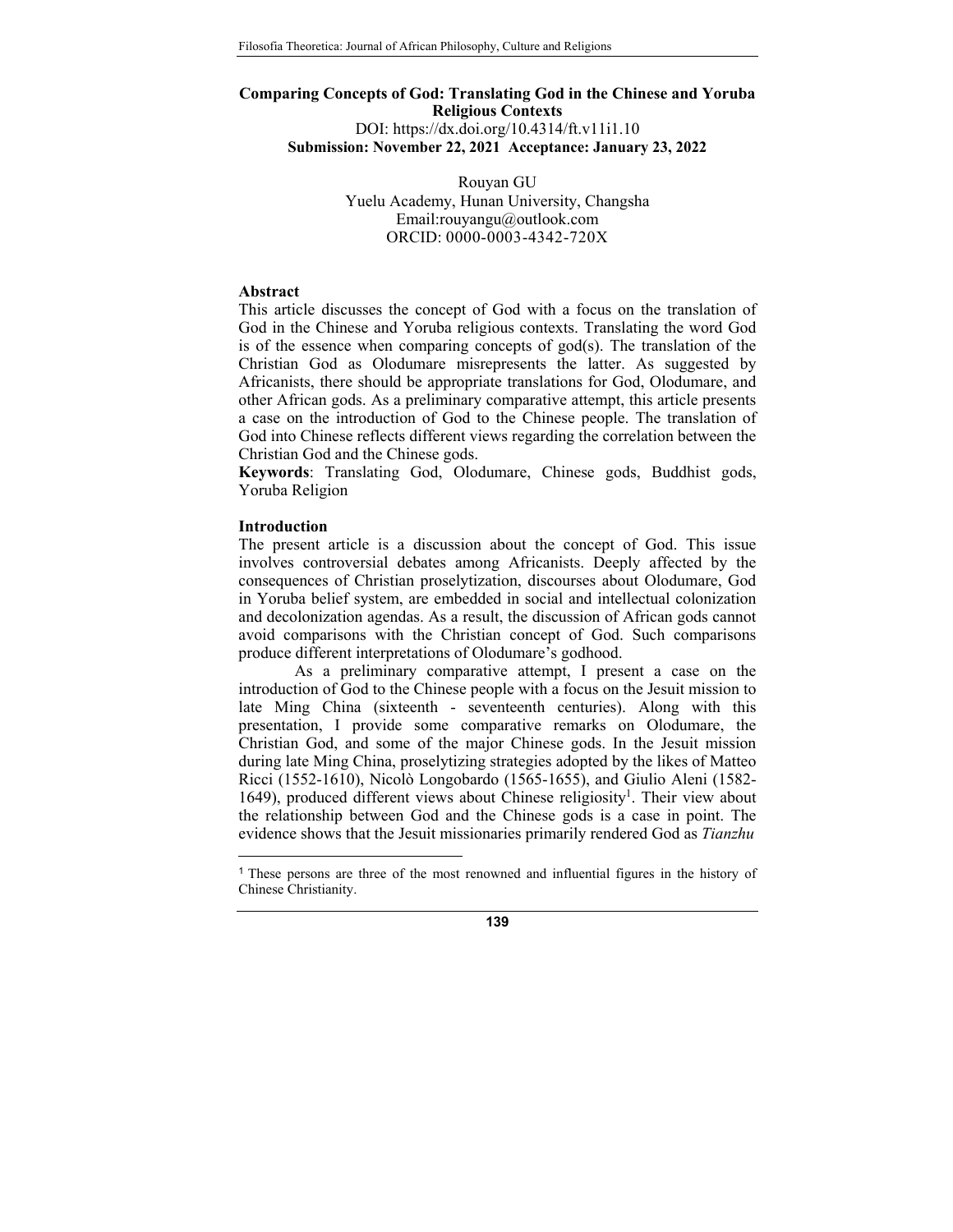(the Lord of Heaven). However, in Chinese translations of Buddhist scripture, *Tianzhu* refers to the Buddhist god *Śakra*. Informed by its Buddhist connotations, the concept of *Tianzhu* then becomes rather distant from the Christian concept of God. As Matteo Ricci adjusted his proselytizing strategies, he turned to Confucian resources for explaining the Christian God to a Chinese audience. Albeit causing heated debates among Jesuit missionaries, ancient Confucian texts played a significant role in decisions concerning how to translate the word Deus (God in Latin) into Chinese. The evidence shows that late Ming Chinese audiences had a variety of views regarding the correlation between Buddhist and Daoist gods and the Christian God.

In the following, the first section reviews Africanist major discussions about Olodumare. The Africanist discussion about Olodumare advocates a call for appropriate translations for the Christian God, Olodumare, and other African gods. The second section presents a case on the introduction of God to the Chinese and compares the Christian God, Olodumare, and some of the Chinese gods. The third section offers further comparative remarks on the translation of God in the Chinese and Yoruba religious contexts.

## **The Yoruba Concept of God: Olodumare and the Problem of Evil**

The discussion of Olodumare's godhood is of the essence for addressing the concept of God in the Yoruba religion. Indigenous and Western scholarship generate different understandings of whether Olodumare is God or not. Decolonizing Africanists criticize Western anthropologists for mistakenly regarding Olodumare as less than God (IGBOIN 2014). Africanists such as Bolaji Idowu, on the other hand, argue that Olodumare is no less in essence and quality than the Christian God that was introduced to Africa (IGBOIN 2014). For Idowu, Olodumare is equivalent to the Christian God. Specifically, Olodumare is the creator as claimed in Christianity. It is noted that Idowu is faithful to the monotheistic understanding of God, explaining that God is one but perceived differently through various cultural lenses (IGBOIN 2014). Idowu's approach, however, is questioned by some other decolonizing Africanists who attempt to divest Olodumare of any Christian garb and instead put forth true understandings of Him. The Africanist comparison between Olodumare and the Christian concept of God present different conceptualizations of Olodumare's godhood. For example, Ademola Kazeem Fayemi argues that Olodumare is not God, for Olodumare is not omnibenevolent, omnipotent, and omniscient (IGBOIN 2014). However, Fayemi emphasizes that although Olodumare does not have an equivalent meaning with the concept of God, He is neither superior nor inferior to God (IGBOIN 2014). Furthermore, according to Benson Igboin, Kola Abimbola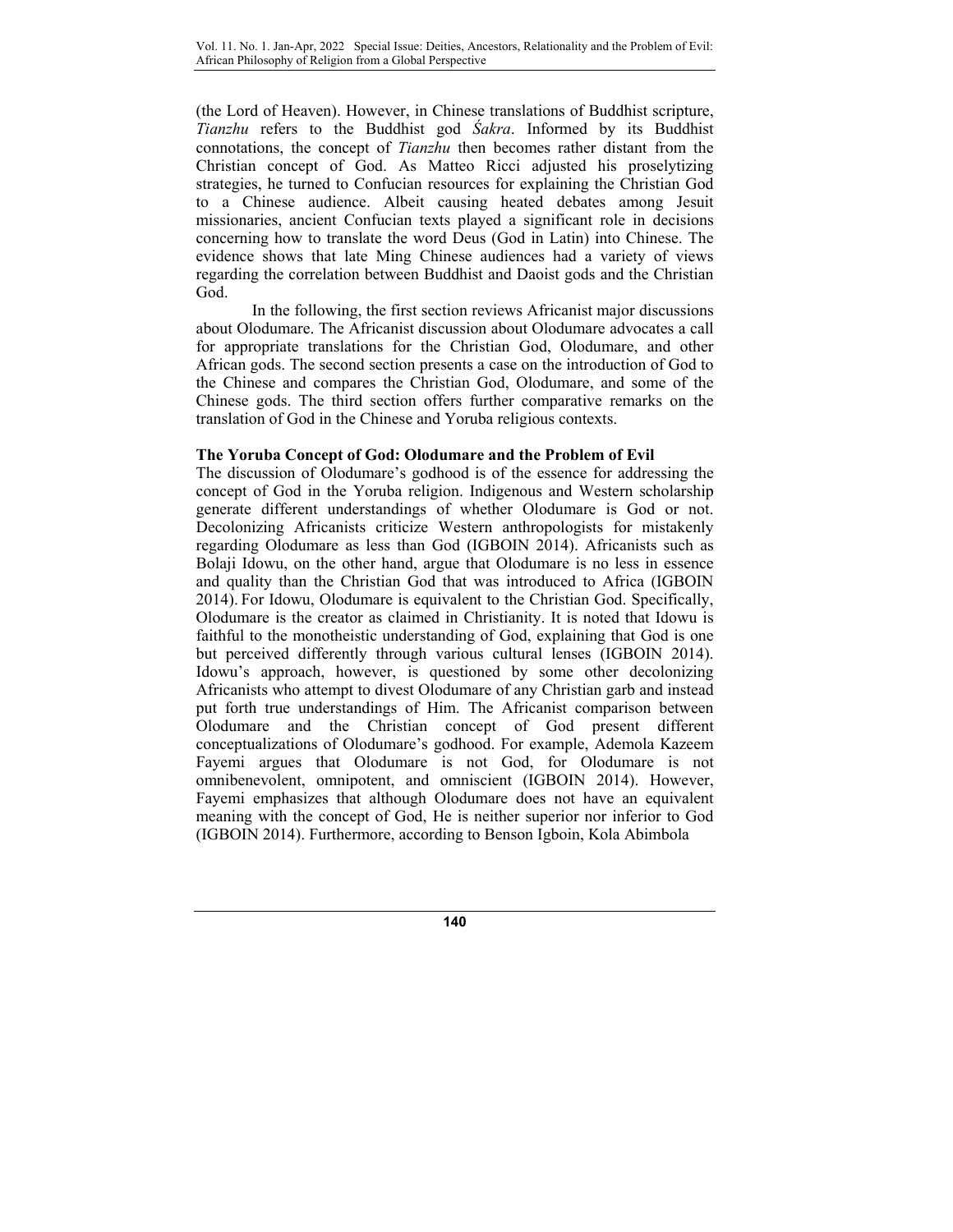thinks that Olodumare "could not be a Supreme Being because of 'Its' [eternal] co-existence with three other deities such as Obatala, Esu, and Ifa" (2014, 202).

On matters like knowledge and wisdom, Olodumare would consult Ifa. Abimbola explains that Olodumare does not have an absolute rule over other divinities (IGBOIN 2014). Regardless of these contrary views, scholars of African religions have identified that concepts of God-like attributes are not so intellectually impoverished in African religions. And some of these attributes correspond to those ascribed to the Christian God, such as omnipotence, omnipresence, omniscience, omnibenevolence, etc.

The superlative attributes conferred upon Olodumare lead to a discussion about the problem of evil. The problem of evil particularly arises in Christianity and other theistic religions, where God is thought of as perfectly good. The claim of an almighty God seems to contradict the existence of evil in our experiential reality. The discussion about Olodumare's possession of equivalent nature as God may generate a question of whether the problem of evil exists in African religions or not. E.O. Oduwole, for example, thinks that Olodumare cannot be exonerated from the problem of evil for He possesses similar attributes to the Christian God (FAYEMI 2012; ODUWOLE 2007). She also argues that Yoruba holds a dialectical worldview of good and evil. However, Ademola Fayemi challenges Oduwole's thesis and articulates a Yoruba-African approach to the problem of evil.

Based on an extensive analysis of Olodumare, Esu, and other divinities, Fayemi argues that the philosophical problem of evil does not exist in traditional Yoruba thought (FAYEMI 2012). This claim, however, does not indicate the negation of evil, for Fayemi explains that evilness in Yoruba belief is more about the complement of goodness in a binary rather than a dualistic structure (FAYEMI 2012). Apart from Fayemi, John A. I. Bewaji argues that Olodumare's possession of superlative attributes "does not lead to the type of impasse or contradiction that arises within the theistic Christian religion" (1998, 1).

The essential explanation given by Bewaji is that even though Olodumare has many superlative attributes, it is misleading to present Olodumare as a Christian God. Moreover, dismissing the problem of evil is supported by rectifying the misunderstanding of Esu as Satan or the Devil.

Notably, the discourse about Yoruba gods has been overwhelmingly influenced by Western colonization. Significantly, the Africanist discussion about Olodumare and the problem of evil advocates a call for the decolonization of Olodumare and Esu. To conceptually decolonize these gods, Igboin points to a fundamental issue at stake. He suggests that, on the one hand, there should be appropriate translations for God and the Devil in the Yoruba language; on the other, scholars should develop adequate translations for Olodumre and Esu (IGBOIN 2014). Both Yoruba and Western translations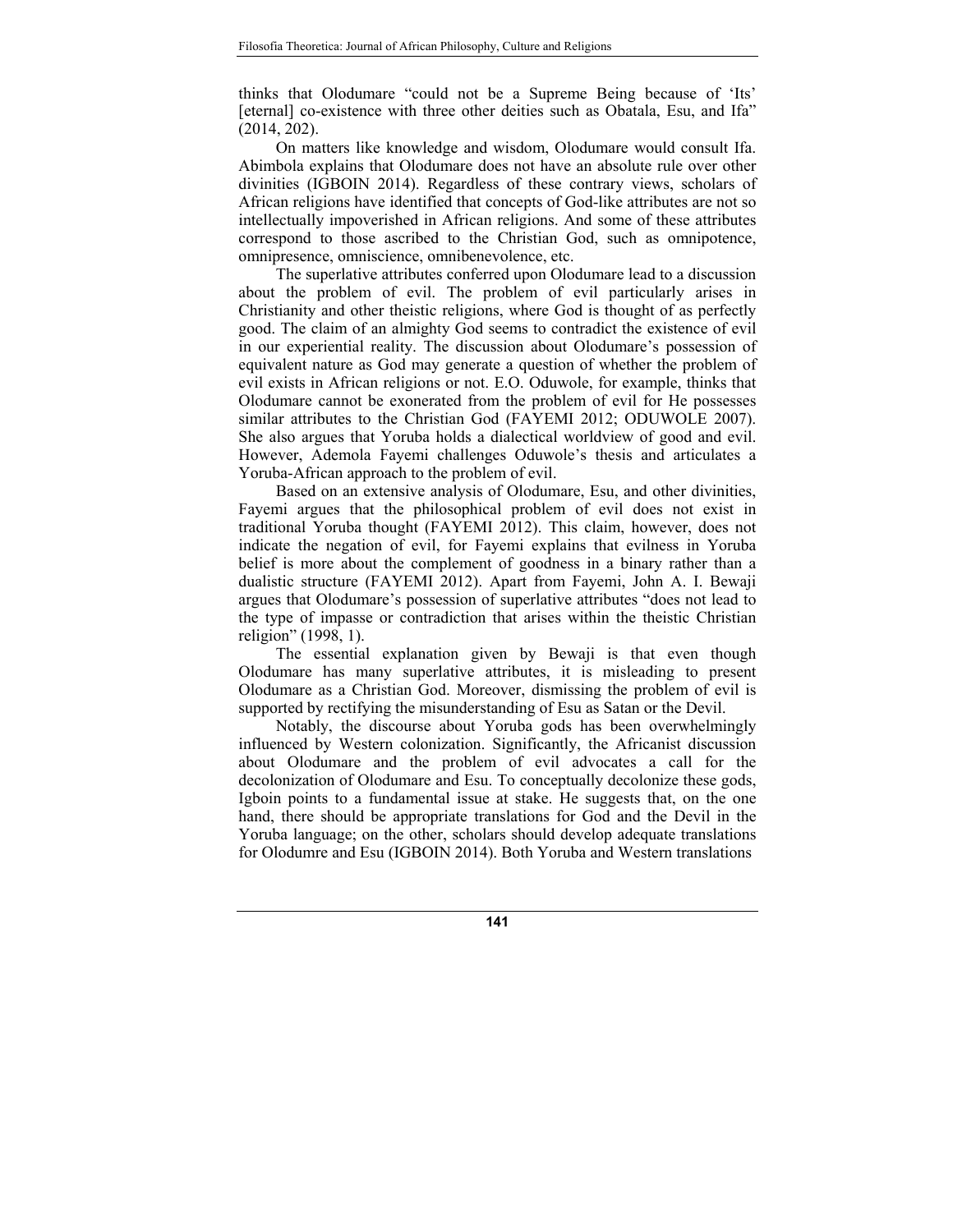must be faithful to Christian and Yoruba theologies. Admittedly, Igboin incisively points to the fundamental issue inherent in the debates of Olodumare's godhood, namely, the proper translations of both the Christian concept of God and the African gods. In addition, Igboin points out that the translation of the Christian God as Olodumare misrepresents the latter. Indeed, translating the word God is of the essence when comparing concepts of god(s). Expectedly, apart from influencing disputes about God and Olodumare, the same issue, translating the word God, has ignited similar discussions in other parts of the world. Additionally, local populations may entertain thoughts about how their gods relate to the Christian God.

## **God and the Chinese Gods**

How to translate God into Chinese constitutes the core of dispute in the course of Christian proselytization in China. The Chinese religions have exerted great influence on the translation of God. Known as the first documentation of Christianity entering China, the Nestorian Stele, entitled *Daqin jingjiao liuxing zhongguo bei* (*Stele to the Propagation in China of the Luminous Religion of Daqin)*, reveals the propagation of the Eastern Church in China during the Tang dynasty. The heading of the stele includes the Christian cross and Buddhist and Daoist motifs, such as the lotus flower and clouds. This demonstrates that Buddhist and Daoist concepts were integrated for the Nestorian propagation in Tang China. The *Jingjiao documents*, a collection of Chinese texts connected with the Church of the East in China, show that Buddhist, Daoist, and Confucian terminologies appear to be frequently used for expounding the core doctrines of Syriac Christianity (MALEK 2021; TANG and WINKLER 2016).

However, it was the Jesuit reintroduction of Christianity to China in the  $16<sup>th</sup>$ -century Ming dynasty that created the most vigorous disputes over the adoption of Chinese religious terms for translating the concept of God. Adopting the Buddhist path during their initial arrival in China, Jesuit missionaries soon realized that it was Confucianism that constituted the dominant stream among the Chinese elite. Switching their proselytizing strategy, Jesuit priests went on to criticize Buddhism and deploy Confucian concepts for explaining Catholicism to Confucian scholars. Matteo Ricci is a well-known representative of this trend. Following Michele Ruggieri (1543 - 1607), Ricci adopted *Tianzhu* (the Lord of Heaven) as the translation for *Deus*. The two Jesuit priests, however, were not aware that *Tianzhu* refers to *Śakra* in Chinese translations of Buddhist scriptures. *Śakra*, or the full title, should be *Śakro devānām indraḥ*. *Śakra* was originally a Hindu god and assimilated into Buddhism as a protector of the Buddhist dharma.

According to Buddhist cosmology, *Śakra* is the ruler of the Trāyastriṃśa Heaven, which is the highest of all heavens. It should be noted that, as a god, *Śakra* is long-lived but mortal, for in Buddhism god(s) exist in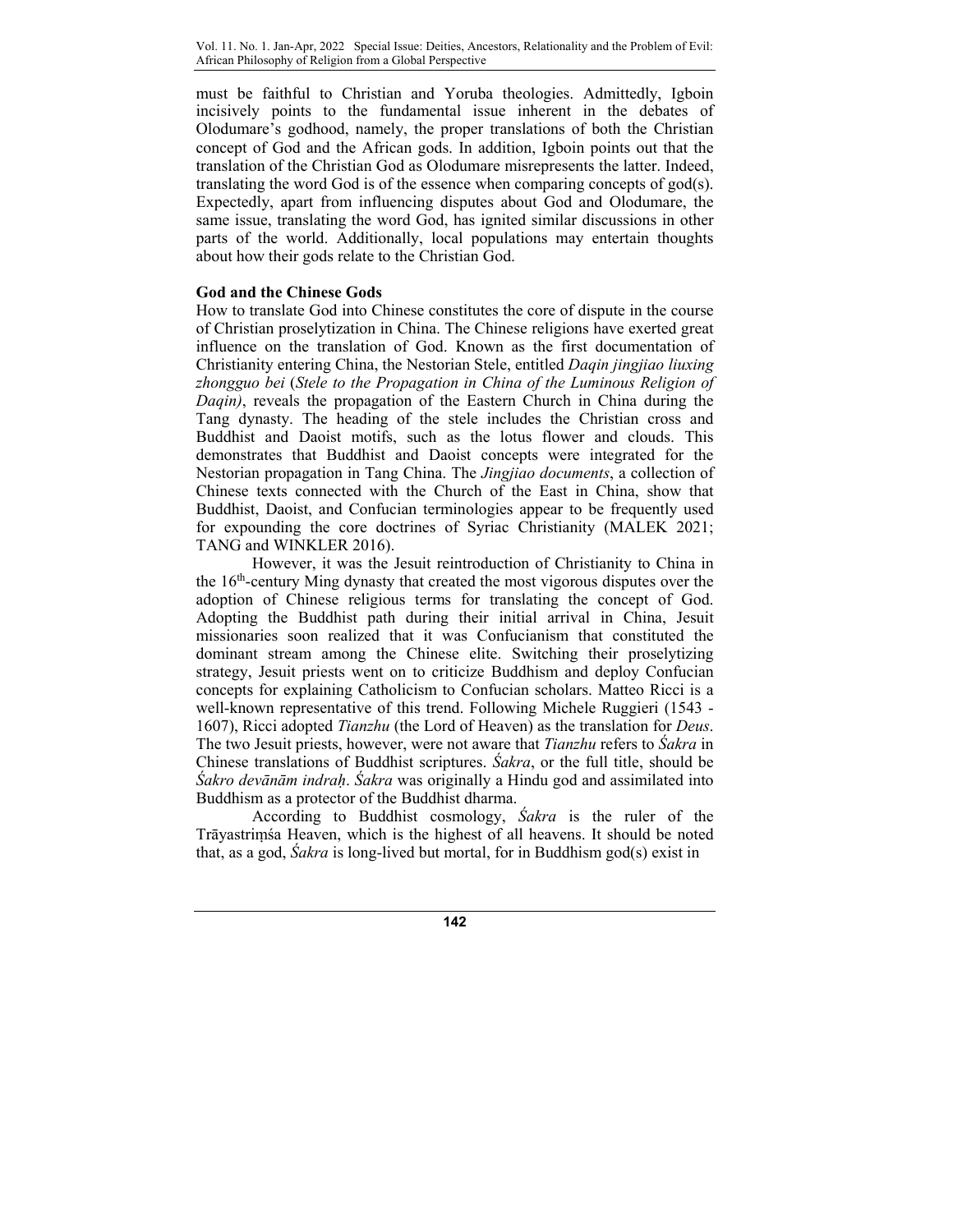the realm of the gods, namely one of the six realms of rebirth, or saṃsāra. In this regard, *Tianzhu*, as a Chinese translation for *Śakra,* is not compatible with the Christian concept of God. In Buddhism, the gods are not regarded as the creator. Thus, *Śakra* is not equivalent to Olodumare, for the Yoruba attributes to the latter as the creator or owner of heaven and earth. Additionally, Olodumare exercises power over his creation. Buddhist gods, however, are subject to the law of causality. Therefore, they have no absolute power over the creature realm. In Chinese Buddhism, *Śakra* is also known as *Dishitian*. *Śakra* is sometimes identified with the Daoist god, the Jade Sovereign (*Yuhuang*), as their birthdays are commonly ascribed to fall in the first lunar month of the Chinese calendar.

Apart from adopting the concept of *Tianzhu* without being aware of its Buddhist connotations, Matteo Ricci found that many ideas in the Sishu Wujing (*Four Books and Five Classics*) were compatible with the core beliefs of Catholicism. He advocated a view that the truth of a monotheistic god was presented in the ancient Chinese texts. In his *Tianzhu shiyi* (The True Meaning of the Lord of Heaven), Ricci argues that the ancient Chinese concept of *Shangdi* corresponds to the concept of God. He claims that

"The Lord of Heaven who I believe is what the ancient classics call *Shangdi*"

(MEYNARD, 2014, 100)

<u>.</u>

For Ricci, ancient Confucianism is compatible with Catholicism. Ricci's contemporary, Nicolò Longobardo, however, refuted his approach. Longobardo contended that ancient Chinese philosophy opposes theism or the personal God, and thus it is impossible to find equivalence between *Shangdi* and *Deus* (STANDAERT 2001). Longobardo's view is not without a reasonable base. In the theology of the classical texts, *Shangdi* refers to the Highest Deity, the Heavenly Ruler. This is equivalent to other Chinese terms such as *Tian* (Heaven), *Tiandi*, or *Shangtian*. Unlike the Christian God, who is regarded as the personal God, *Shangdi* is conceived as more impersonal. *Shangdi* tends to be perceived as heaven itself rather than the creator of heaven.

Longobardo opposed abandoning strictly Christian interpretations of God so as to accommodate Chinese culture. The Rites Controversy reflects the disagreements between Longobardo and Ricci with regard to whether *Deus* can be translated as *Shangdi* or not (STANDAERT 2001). The Vatican's response to the Rites Controversy seemed to approve a compromise in translating *Deus* as *Tianzhu*. Overall, the Chinese translation for the Buddhist god *Śakra* and the ancient concept of *Shangdi* have had a decisive influence on the translation of *Deus*. Up until today, Chinese Catholics and Protestants respectively refer to God as *Tianzhu* and *Shangdi*, both of which are used for their respective translations of the Bible.<sup>2</sup>

<sup>2</sup> The concept of *shen* is also used by Chinese Protestants, and refers to the general concept of god in Chinese religions.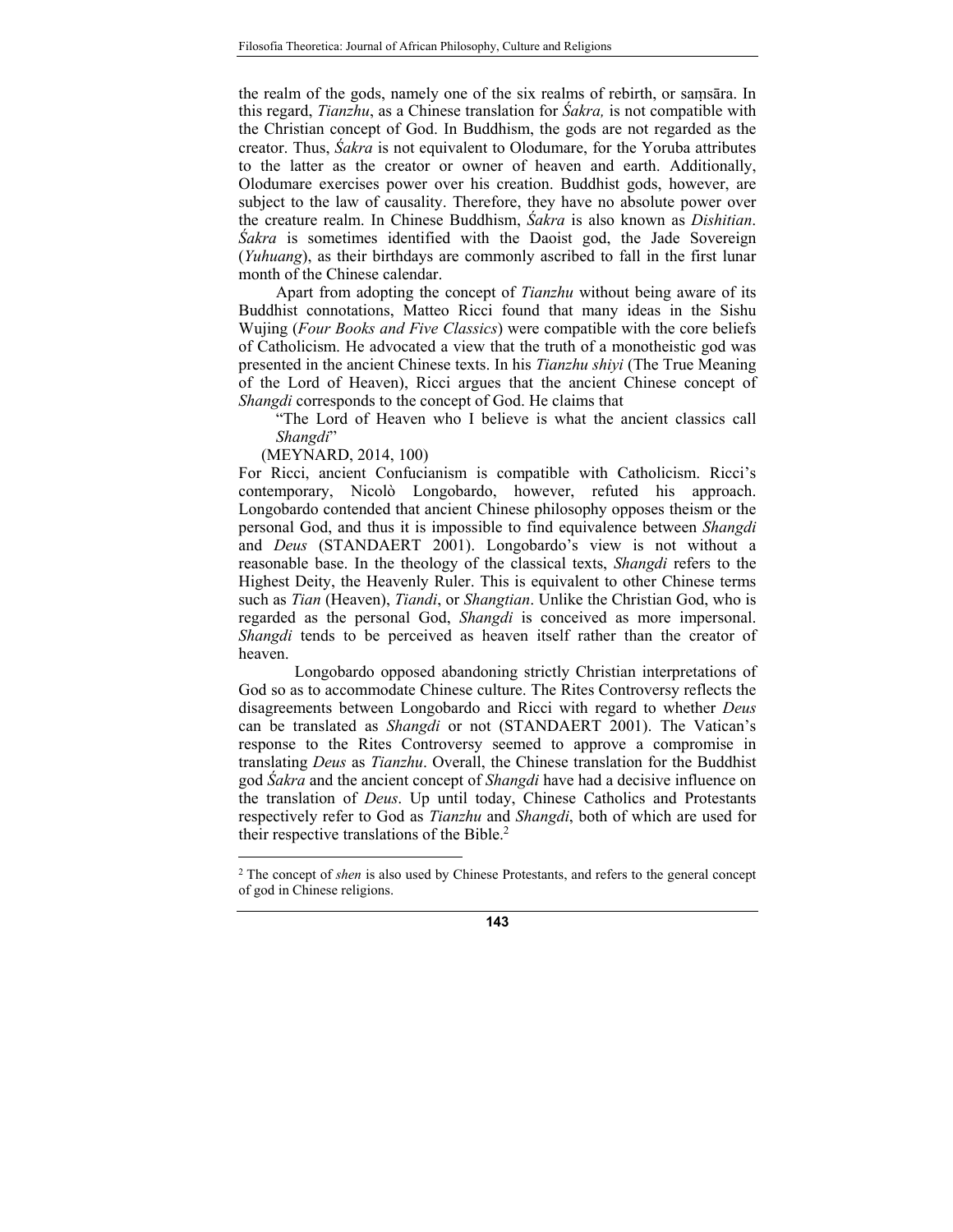Vol. 11. No. 1. Jan-Apr, 2022 Special Issue: Deities, Ancestors, Relationality and the Problem of Evil: African Philosophy of Religion from a Global Perspective

In addition to the discussion about God, *Tianzhu*, and *Shangdi*, the comparison between God and other gods in Buddhism and Daoism also ignited debate. For example, the Jesuit priest Giulio Aleni opposed any possible relation of identity between God and *Brahmā*. Recorded in the *Kouduo richao* (*Diary Transcriptions of the Father's Teaching*) dating to the late Ming period, a Chinese audience Lai Shizhang asked Aleni:

God is the master of heaven, earth and the myriad of creature. According to Buddhism, the Heavenly King *Maha-Brahmā* has the authority to rule over the three thousand worlds. I was wondering whether he is the same as God or not?

(SCHACHTER 2015, 146)

Aleni refuted such relation of identity:

"No! No! God is the supreme, incomparable, authentic Lord, and he is in charge of heaven, earth, and the myriad of creatures."

(SCHACHTER 2015, 146)

According to Aleni, *Brahmā* is not omniscient, and thus absolutely incomparable to God:

"The Heavenly King *Maha-Brahmā*, about whom Buddhism talks, stands at the side of Sakyamunī in order to receive his teachings; how is it possible that he would be the authentic Lord of heaven and earth?" (SCHACHTER 2015, 146)

Understandably, Lai Shizhang would not equate Buddha to God, for Buddha is recognized as an enlightened human being. Lai Shizhang's question reflects that for a Chinese commoner, a god who is attributed to the ruler of heaven would tend to be equated with the Christian God. However, although *Brahmā* is a god (deva) of the heavenly realm of rebirth, *Brahmā,* together with Śakra, is considered a protector of Buddhism. In Buddhist literature, both *Brahmā* and *Śakra* are frequently portrayed as consulting Buddha about moral matters. This is reminiscent of the scenario in which Olodumare consults Ifa on matters like knowledge and wisdom. Additionally, Olodumare does not have an absolute rule over other divinities but works with them in the administration of the universe.

 Lai Shizhang, however, still wondered whether the Jade Sovereign (*Yuhuang*), the chief deity of the Chinese Pantheon, and God, have any equivalence. Proffering three aspects of reasoning, Aleni refuted the identification of God with the Jade Sovereign: (1) The title, Jade Sovereign, was given by the emperor of the Song dynasty. It is incorrect to equate God to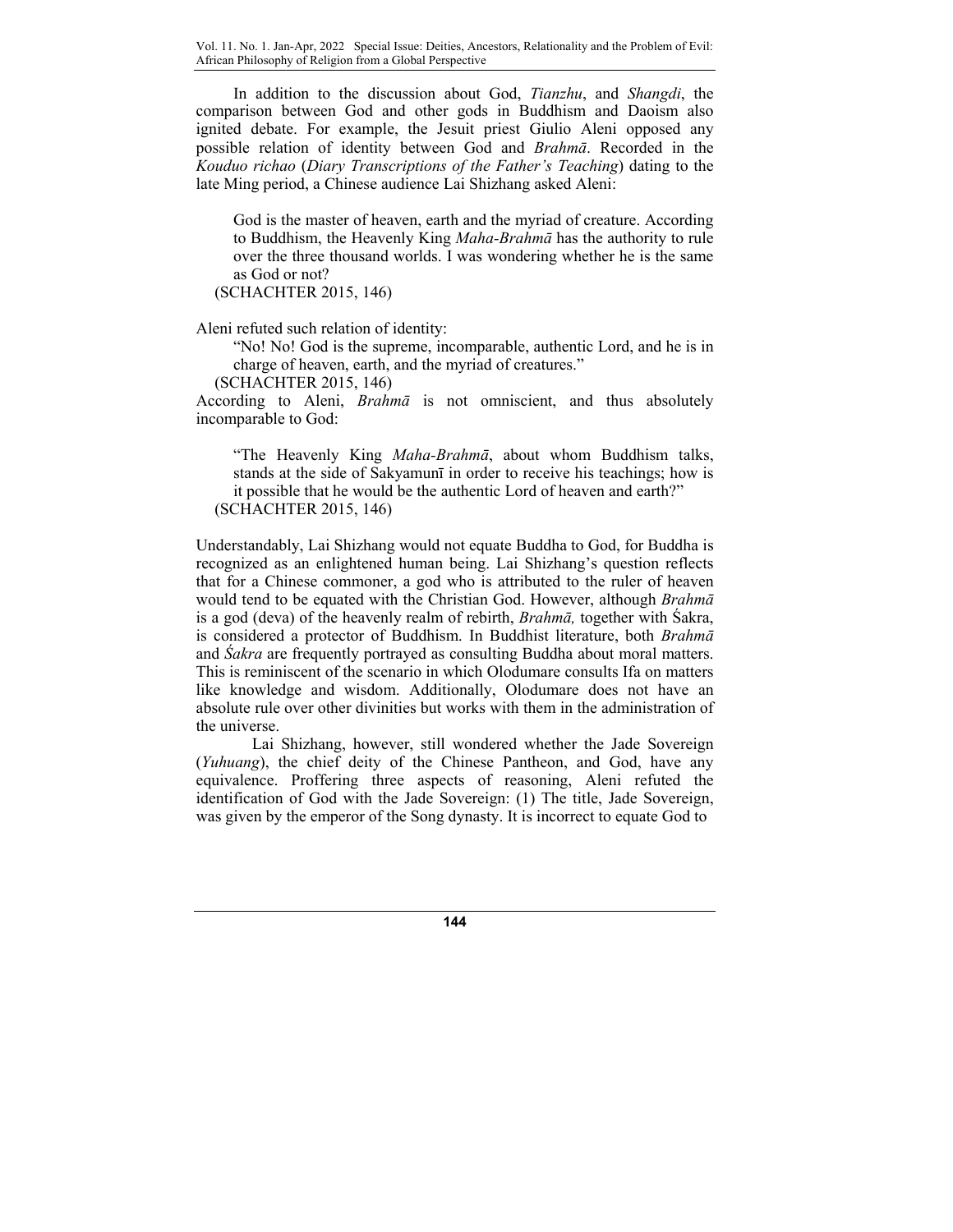a title coined by a man. (2) According to the *Scripture of the Jade Sovereign*, the Jade Sovereign was a human being who ascended to the status of the Thearch through self-cultivation, while God created human beings and therefore existed before creation. (3) The *Scripture of the Jade Sovereign* also states that the three gods known as the *Three Pure Ones* are above the Jade Sovereign in the Daoist Pantheon (SCHACHTER 2015). Thus, it is impossible that a god who could not be the King of Kings is equivalent to God. Aleni's argumentation is recorded in the *Kouduo richao* and is not the sole exemplar of comparison between God and the Chinese gods. In *Chongzheng bibian* (*Fundamental Debates Regarding the Veneration of Truth*), a Chinese convert He Shizhen, rejected either rendering God as any of the chief deities in Buddhism and Daoism or equating these deities to God. He says:

The Lord of heaven, earth, and all the creatures is completely different from those gods, buddhas, bodhisattvas<sup>3</sup>, the Jade Sovereign, Laojun<sup>4</sup>, and Pangu<sup>5</sup>. They were born from their parents after heaven and earth came into being, being nothing more than the people of old times. Before they were born, they could not create heaven, earth, and the myriad of living beings, and after dying they had no power over creation. (SCHACHTER 2015, 151)

Unlike Lai Shizhang, He Shizhen who converted to Christianity presented an exclusive view regarding the correlation between the Christian God and the Chinese gods. He Shizhen even seemed to regard the Christian God as more superior than the Chinese gods.

## **Further Comparative Remarks**

<u>.</u>

The Chinese and Yoruba translations for God share one similarity. Both resort to local concepts of divinity. Strictly speaking, we may say that God is erroneously rendered as *Tianzhu* or *Shangdi* in Chinese. Similarly, as Igboin argues, God should not be rendered as Olodumare (IGBOIN 2014). The discussion about God and the local gods reflects Western scholars' different approaches to Chinese and African religions. While Western anthropologists and philosophers of religion have tended to express a derogatory attitude towards African religions, Catholic missionaries express a more divergent attitude towards Chinese religions.

 Having immersed himself in Chinese languages, Confucian classics, and involvement with local elites, Ricci regarded ancient Confucianism as compatible with Catholicism. However, as Africanists criticize Western

<sup>&</sup>lt;sup>3</sup> Bodhisattvas refer to those who seek enlightenment not for their own liberation but for the sake of all beings.

<sup>4</sup> Laojun, also known as Taishang Laojun or Daode Tianzun, is one of the Three Pure Ones, the highest divinities in Daoism.

<sup>&</sup>lt;sup>5</sup> Pangu is known as a creation figure who separated heaven and earth in Chinese mythology.

**<sup>145</sup>**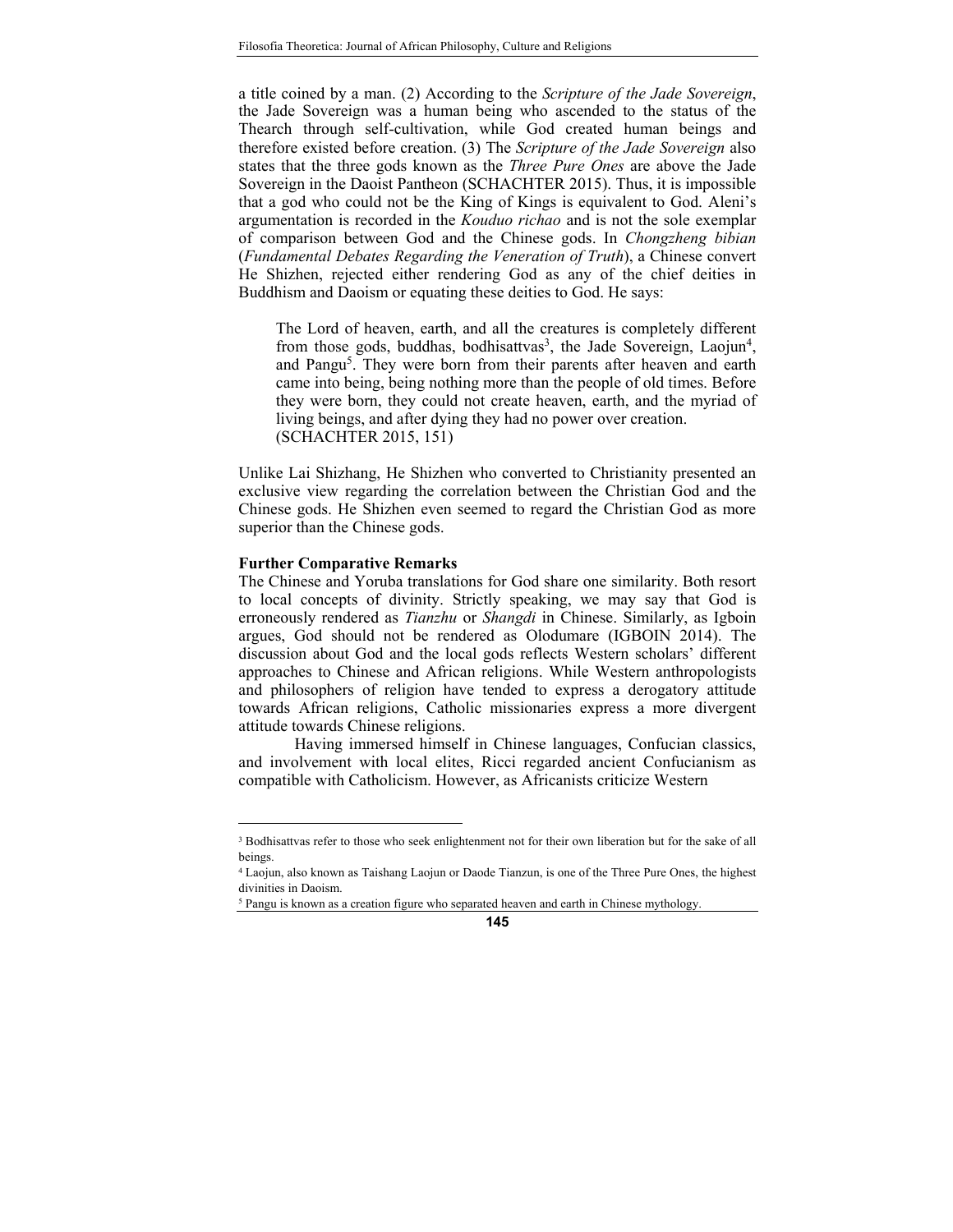scholars for not being true to African religions, the Jesuit missionaries suffered from a similar flaw. Chinese Catholics today barely notice that the concept of *Tianzhu* involves Buddhist connotations. Furthermore, although Ricci rightly noticed the ancient Chinese veneration of *Shangdi* and *Tian*, he did not understand the concept of *Shangdi* the way ancient Chinese sages did. Nor did he intend to verify the differences between God and *Shangdi*. Rather, Ricci aimed at utilizing ancient Confucianism, the "skillful means," in order to build up a common ground of dialogue with the Confucian literati and to gain their recognition of Catholicism (MEYNARD, 2014, 100). As discussed previously, representatives like Longobardo and Aleni, however, discarded Ricci's approach and rejected any deities of the three traditions (Confucianism, Buddhism, and Daoism) as comparable, let alone equivalent, to God. They, therefore, dismissed any compromise of adopting Chinese religious terms for *Deus* (STANDAERT 2001). Nevertheless, many Chinese concepts such as *Tian*, *Shangdi*, and *Dao* have been deployed for explaining the concept of God. This constitutes one significant mark of the sinicization of Christianity.

The Africanist comparison between Olodumare and the Christian concept of God present a different conceptualization of Olodumare's godhood. Similarly, in terms of the correlation between Chinese gods and the Christian God, Chinese audiences came to hold a variety of views. An average Chinese may tend to identify the Buddhist gods, *Brahmā* and Śakra, as similar to the Christian God. He would have an open mind about incorporating a new foreign god into the Chinese Pantheon. This conjecture could be understood to some extent by the high level of inclusiveness entailed in Chinese polytheistic practice.

However, as exemplified by He Shizhen, a committed Chinese convert was more likely to hold an exclusive attitude towards other religions. Similarly, the Jesuit priest Longobardo, Aleni, the renowned Confucian officials, and converts like Xu Guangqi (1562-1633), and Yang Tingjun (1562-1627) regarded the Jade Sovereign as incomparable with God. As indicated in a document attributed to Xu Guangqi entitled *Pomi* [Destroying illusion], Xu relates Chinese religions to superstition (SCHACHTER 2015).

A third Chinese approach would be severe opposition to the Christian God and claiming the superiority of Chinese religiosity. In *Shengchao poxie ji* (Collection on Destroying the Evil on Behalf of the Holy Court), a Confucian literatus Huangzhen, who was also a Buddhist, severely criticized the spread of Christianity in late Ming China. Claiming Catholicism as "evil doctrines", Huangzhen criticized the doctrine of God as violating neo-Confucian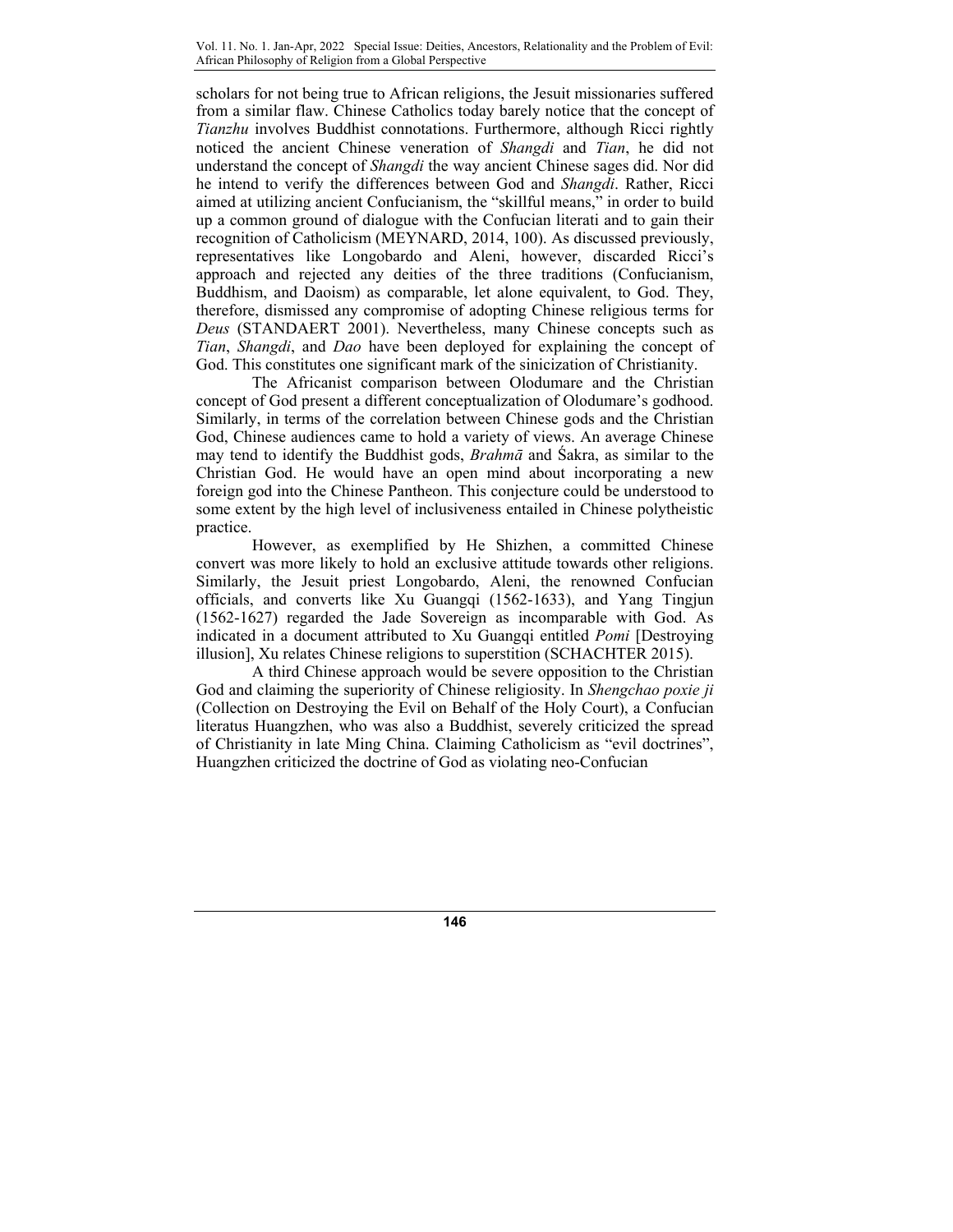cosmology (XIA 1996). As Huangzhen explains, God creates heaven and earth, human beings, and all things. He is omnipresent, omniscient, and omnipotent. And God puts the soul in humanscalled the spirit. According to Huang, Catholicism divides heaven and earth, the Lord, and human beings, claiming that they cannot be united. And heaven and earth cannot be regarded as the Lord. Huang argues, however, that according to neo-Confucianism, the spirit is the heaven, and the heaven is the mind; thus, heaven and earth, all beings, and my mind belong to one unity. In his argumentation, Huang incisively points to the essential difference between Catholic and neo-Confucian cosmology. This leads to a criticism of Ricci's adoption of Confucianism as the kind that *seems like but not*, because Ricci has refuted the neo-Confucian doctrine. In *Tianzhu shiyi*, Ricci criticizes the ancient Confucian truth, suggesting it to be distorted in neo-Confucian doctrines. Huangzhen and Ricci seemingly had quite a different understanding of Confucianism. Moreover, as a Buddhist practitioner, Huang undoubtedly did not favor Ricci's criticism of Buddhism. Ricci's critique of Buddhism constitutes one factor that caused Huang's hostile attitude towards Catholicism.

## **Conclusion**

As Igboin suggested, two truths are essential and imperative in Yoruba's encounter with Christianity: one is to translate God as true to Christianity, the other is to translate Olodomare as true to the Yoruba. The above review of the Jesuit mission in late Ming China has some implications relevant to Igobin's thesis. The Chinese translation *Tianzhu* is originally referred to the Buddhist god, *Śakra.* In this regard, the Buddhist concept of *Tianzhu* cannot adequately denote the meaning of God. Similarly, the ancient Confucian concept of *Shangdi* entails different connotations from the Christian concept of God. In this sense, both translations of *Tianzhu* and *Shangdi de facto* suffer from similar errors to which Igobin alludes. Both translations are neither true to Christianity nor true to Chinese religions.

 However, as a matter of fact, both translations have been preserved and do not cause controversy in common contemporary usage by scholars and Chinese Christians. With respect to the Yoruba translation for God, is it possible to avoid the tendency to adopt the Yoruba religious concept? In other words, can Western scholars and local people avoid the mental and cognitive process whereby the Christian God is conceived by relating Him to local gods? Transliterations are commonly seen in Chinese translations of Buddhist scriptures. Perhaps, scholars may consider using the Latin word Deus so as to precisely denote the Christian God. Scholars may also consider transliterating words such as Deus, Olodumare, Esu in their translations and academic works. Transliterations do not necessarily lead to the elimination of Christian influence on the understanding of Yoruba gods. Rather, they can avoid the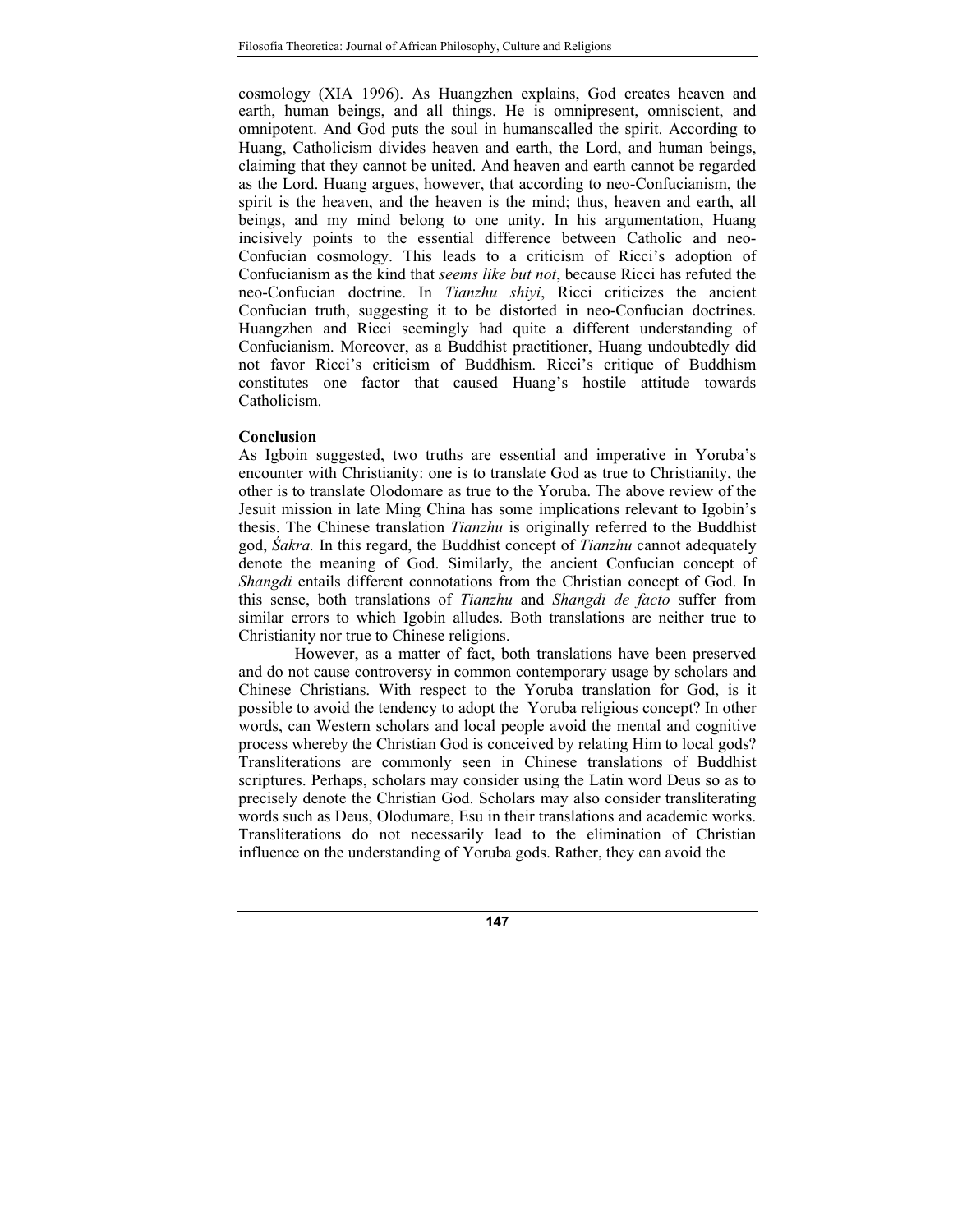Vol. 11. No. 1. Jan-Apr, 2022 Special Issue: Deities, Ancestors, Relationality and the Problem of Evil: African Philosophy of Religion from a Global Perspective

the confusion caused by referring to Olodumare as God. In other words, the transliterating term bears the assumption that it carries the indigenous belief system as a distinctive whole. These remarks, however, indicate possible directions for further exploration, not a final solution to the problem.

#### **Funding Acknowledgements**

This publication was made possible through the support of a grant from the John Templeton Foundation and the Global Philosophy of Religion Project at the University of Birmingham. The opinions expressed in this publication are those of the author(s) and do not necessarily reflect the views of these organisations.

> **GLOBAL PHILOSOPHY SERIGION PROJECT** BIRMINGHAM CENTRE FOR PHILOSOPHY OF RELIGION



#### **Relevant Literature**

- 1. BEWAJI, John.A.I. "Olodumare: God in Yoruba Belief and the Theistic Problem of Evil," [*African Studies Quarterly*], pp1–17, 1998. Vol 2. No 1.
- 2. FAYEMI, Ademola Kazeem. "Philosophical Problem of Evil: Response to E.O. Oduwole," [Philosophia],  $pp1–15$ , 2012. Vol 41. No 1.
- 3. IGBOIN, Benson. "Is Olodumare, God in Yoruba Belief, God?" [*Kanz Philosophia*], pp189–191, 2014. Vol 4. No 2.
- 4. MALEK, R. [Jingjiao: The Church of the East in China and Central Asia], 2021. Routledge: London.
- 5. MEYNARD, T. [Contemporary Exegesis on The True Meaning of the Lord of Heaven], 2014. Shangwu yinshu guan: Beijing.
- 6. ODUWOLE, E. O. "The Dialectics of Ire (goodness) and Ibi (evilness): An African Understanding of the Philosophical Problem of Evil," [Philosophia], pp1–13, 2007. Vol 36. No 2.
- 7. SCHACHTER, Bony. "Beyond the Kingly Metaphor: A Sociological Reading of the Scripture of the Jade Sovereign," [*Journal of Chinese Studies*], pp95–156, 2015. No 60.